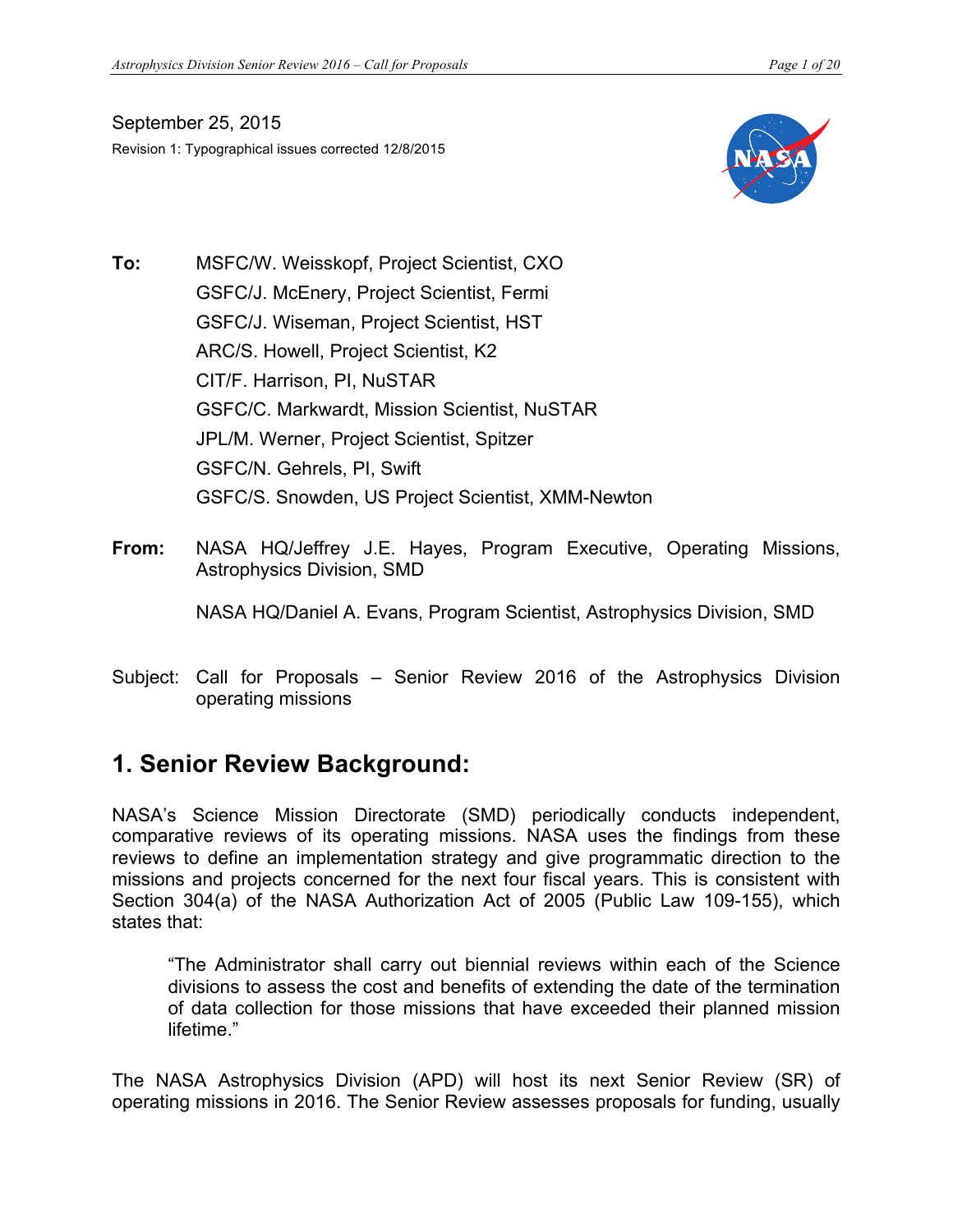involving additional resources in upcoming years, to continue operations of missions in the extended operations phase. The purpose of the review is to assist NASA in maximizing the scientific productivity and operating efficiency of the Astrophysics Division mission portfolio within the available funding. NASA will use the findings from the Senior Review to:

- Prioritize the operating missions and projects;
- Define an implementation approach to achieve astrophysics strategic objectives;
- Provide programmatic direction to the missions and projects concerned for 2017 and 2018; and
- Issue initial funding guidelines for 2019 and 2020 (to be revisited in the 2018 Senior Review).

NASA actions resulting from the Senior Review could include authorizing a mission to pass from its prime phase to extended; maintaining the status quo; significantly restructuring the project; or deciding to terminate an ongoing science mission.

This Call for Proposals describes the objectives and process for the review and contains instructions for the submission of proposals and in-person presentations to the review panels.

# **2. Execution of the 2016 Senior Review:**

The execution of the 2016 Senior Review follows the assessment, prioritization, and NASA response to the 2014 Senior Review (http://science.nasa.gov/astrophysics/2014 senior-review-operating-missions/). All operating missions that are currently in extended phase with the intent of remaining in operation or receiving funding past 2016 are subject to this review.

Consistent with the 2014 Senior Review, all missions will be comparatively assessed by a single panel, with the exception of those missions whose budgets are already recognized in the notional run-out of the President's FY 2016 budget request. Accordingly, the panels will be structured as follows:

- 1. The Main panel. This comparative review will assess the merits and performance of the following six missions (in alphabetical order): Fermi, K2, NuSTAR, Spitzer, Swift, and XMM-Newton.
- 2. The Chandra X-ray Observatory (CXO) panel. Chandra has been operating since 1999, and there have been no major changes to the observatory since the time of the last Senior Review. Given the strong endorsement of Chandra by the 2014 Senior Review, and Chandra's position as a Great Observatory, NASA intends to extend the mission. Consistent with NASA's response to the 2014 Senior Review, the 2016 SR will be an incremental or "delta" review that will focus on changes since the 2014 SR with an emphasis on the efficiency of the mission.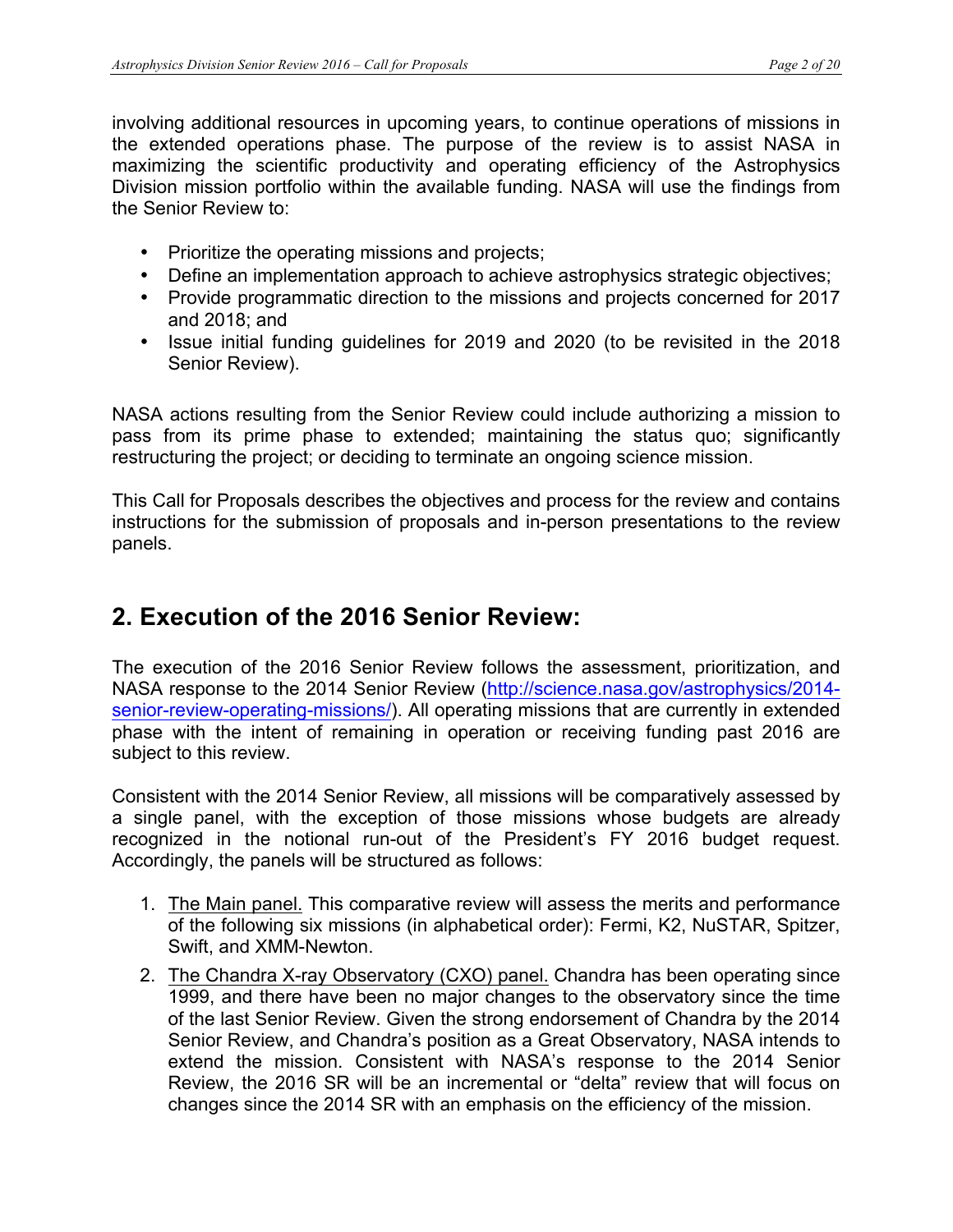3. The Hubble Space Telescope (HST) panel. Hubble has been operating since 1990, and there have been no major changes to the observatory since the time of the last Senior Review. Given the strong endorsement of Hubble by the 2014 Senior Review, and Hubble's position as a Great Observatory, NASA intends to extend the mission. Consistent with NASA's response to the 2014 Senior Review, the 2016 SR will be an incremental or "delta" review that will focus on changes since the 2014 SR with an emphasis on the efficiency of the mission.

Each mission that is invited to the Senior Review will submit a proposal outlining how its science investigations will benefit the Astrophysics Division's research objectives. These objectives and focus areas are described in the 2014 Science Plan for NASA's Science Mission Directorate (the SMD Science Plan) and the 2010 Astrophysics Decadal Survey (*New Worlds, New Horizons in Astronomy and Astrophysics*). Performance factors to be assessed will include mission science productivity, present and future scientific potential, data quality and accessibility, technical status, budget efficiency, and operating efficiency.

Proposals should outline descriptions of the project's scientific merit and most recent accomplishments, the prospect of future scientific impact and productivity, the productivity and vitality of the scientific team, the current and future plans of data dissemination, the technical status of the instruments' health and safety, the level and quality of observatory stewardship, and a detailed budget for the proposed investigations. Projects that were included in the 2014 Senior Review should report their progress and accomplishments relative to their 2014 SR submission goals. Those projects should also summarize any prior Senior Review Panel findings and discuss any actions or changes implemented in response to those findings.

For this review, projects are requested to submit plans that have a set of Prioritized Mission Objectives (PMOs) for the next 2 years, with a possible extension for an additional two years. These objectives should elucidate the scientific, technical, and/or budgetary priorities for the upcoming two to four-year planning cycle and allow the Senior Review Panel to make a comparative analysis amongst divergent mission needs and priorities for allocating available funding. This will allow NASA flexibility in planning within a dynamic budgetary environment (e.g., reaction to a flat budget without inflation; reaction to a 5% budget reduction; reaction to a 10% budget reduction; or reaction to a 15% budget reduction). These prioritized objectives will also allow subsequent senior reviews to assess and measure the success of each mission in achieving its stated goals, as well as provide reporting inputs for the Agency.

## **3. Mission Extension Paradigm:**

Under this call, the budgets for mission extensions beyond the prime mission lifetime (in NPR 7120.5 parlance, Prime Phase E) will support, at a lower level, the activities required to maintain operations and continue to produce meaningful and significant science data, which is adequately described and accessible to the researcher. When a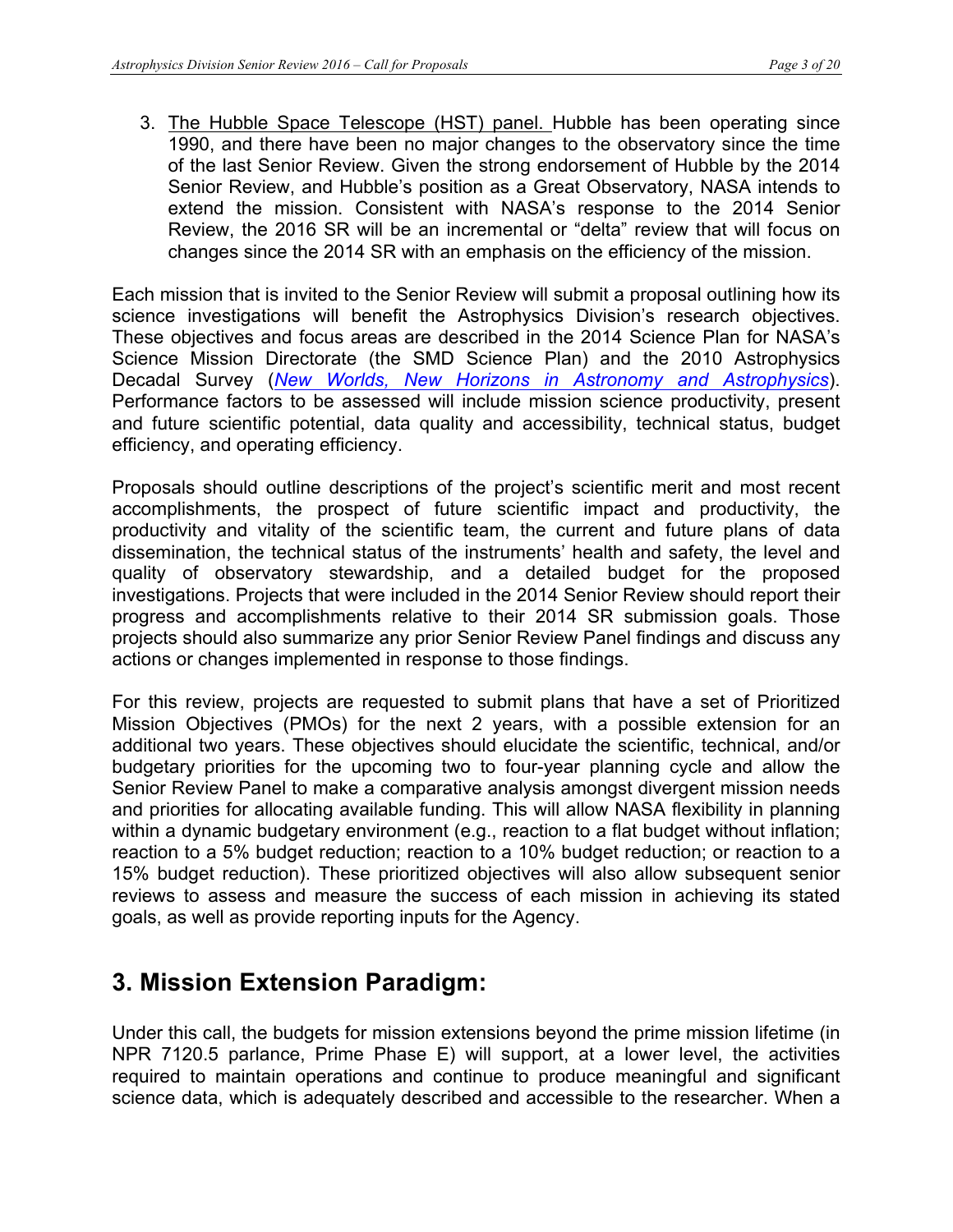mission has completed its Prime Phase E, NASA APD will accept higher operational risk, lower data collection efficiency, and instrument/mission degradation due to aging. Priority is given to maintain understanding of the instrument performance, to monitor progress toward accomplishing the objectives of science observations, and to involve the science community in formulating the mission observing program to make the best scientific use of NASA's Astrophysics missions; however, limited funding will be available in this "minimal-science data analysis mode" for detailed analysis, data fitting, modeling, and interpretation. Those missions currently in extended phase, which have a Guest Observer / General Observer / Guest Investigator (hereafter, GO/GI) program, are expected to offer lower funding and services to users who are assumed to have gained knowledge and familiarity during the mission's prime phase.

It is assumed that, along with this reduced funding profile and greater risk, the cost to implement will be lower than that of Prime Phase E. The Astrophysics Division sponsors several competitive programs that support basic research, theory, and data analysis. We have found that these programs provide an alternative source of support to those investigators who encounter reduced mission-funding support as a result of general reductions to mission budgets.

## **4. Schedule for the 2016 Senior Review:**

*Draft Call for Proposals issued*: August 20, 2015 *Deadline to send comments on draft to NASA*: September 10, 2015 *Final Call for Proposals issued:* November 2, 2015 *Senior Review Proposals due*: January 22, 2016 *Main panel meets in Washington, DC*: February 22-25, 2016 *HST review and site visit in Baltimore, MD:* March 8-10, 2016 *CXO review and site visit in Cambridge, MA:* March 22-24, 2016 *Delivery of panel reports to NASA HQ:* April 2016 (no later than) *NASA Response/Direction to projects:* May-June 2016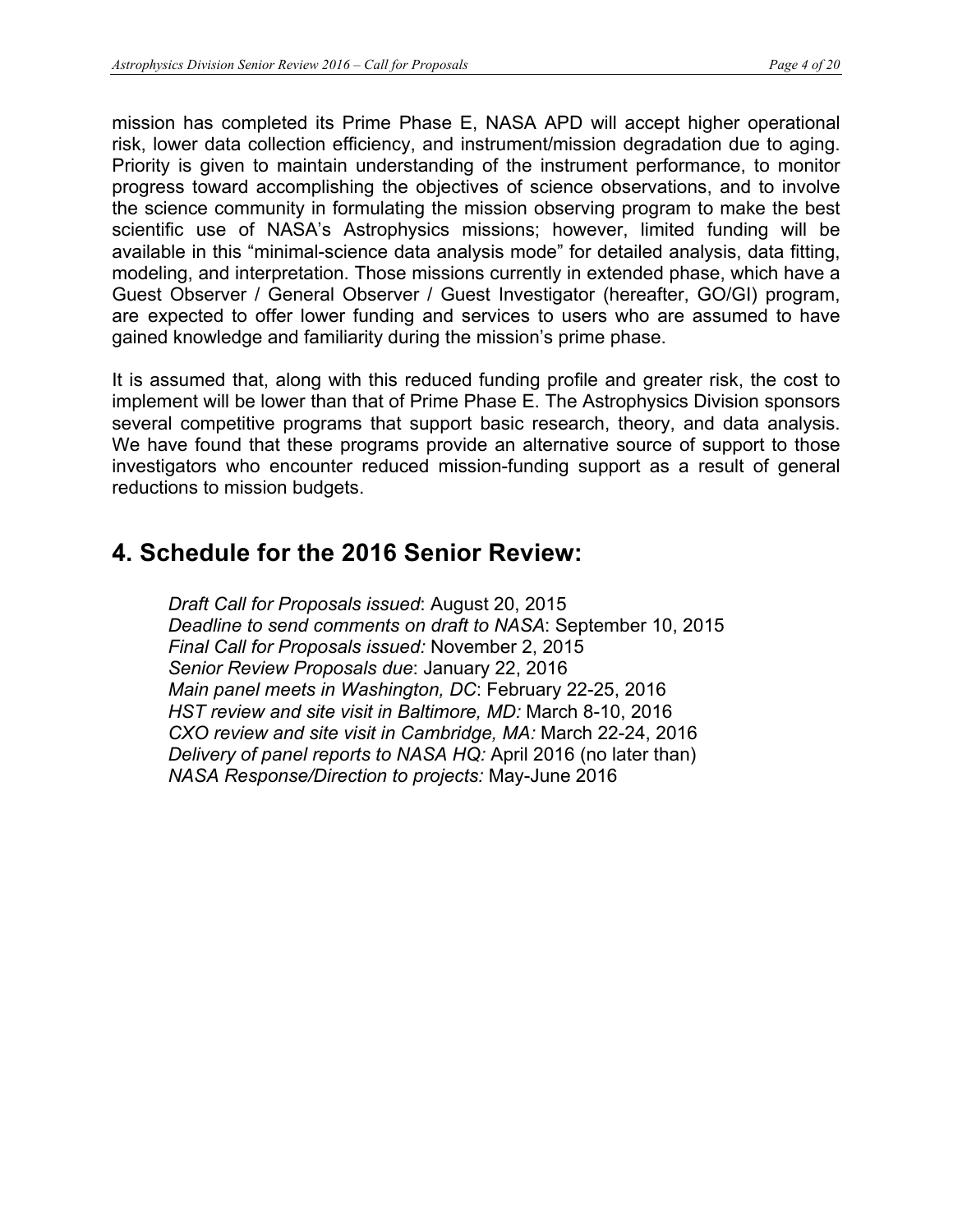## **5. Instructions to Proposers (all missions, with the exception of CXO and HST):**

## **5.1. Proposal Preparation Instructions:**

There are three overarching Astrophysics imperatives identified in the 2014 SMD Science Plan: "discover how the universe works, explore how it began and evolved, and search for life on planets around other stars." These objectives are derived from the 2010 Astrophysics Decadal survey, *New Worlds, New Horizons in Astronomy and Astrophysics*. Each project within the Astrophysics portfolio is chosen for its ability to shed insight into these areas. Each project should demonstrate, in the context of the review, how its science can contribute to the vision of the Astrophysics Division as outlined within the SMD Science Plan, the Decadal Survey, and the Astrophysics Roadmap, which presents a 30-year vision for astrophysics at NASA.

Proposals need to discuss the project's potential for advancing NASA's science objectives during the FY17 to FY20 timeframe, in accordance with the instructions to the Senior Review Panels. The proposal should address the following areas specifically and in conjunction with identified PMOs for the next 2-4 year planning cycle:

- 1. Scientific merit, including that of the project itself, and its unique capabilities and relevance to the stated Astrophysics research objectives and focus areas as part of the overall Astrophysics mission portfolio. Missions having a comprehensive and extensive GO/GI program should be prepared to discuss the relative merits and scientific productivity of these programs compared to alternate sources of research funding within the Astrophysics Division Research & Analysis portfolio;
- 2. Promise of future impact and productivity (due to uniqueness of capabilities, wavelength coverage, etc.) during the current-year planning cycle (again, missions with GO/GI programs should be prepared to discuss the promise of those programs);
- 3. Progress made toward achieving the PMOs identified in the 2014 Senior Review proposal (for missions that were subject to the 2014 SR);
- 4. Impact of past scientific results as evidenced by publications, citations, press releases, etc. and how that ties into future promise;
- 5. Broad accessibility, usability, and utility of the data, both as a unique mission and as a member of the Astrophysics mission portfolio, focusing on the cost efficiency, technology development, data collection, archiving, and distribution;
- 6. Spacecraft and instrument health and safety;
- 7. Productivity and vitality of the science team (e.g., continuity and expertise in the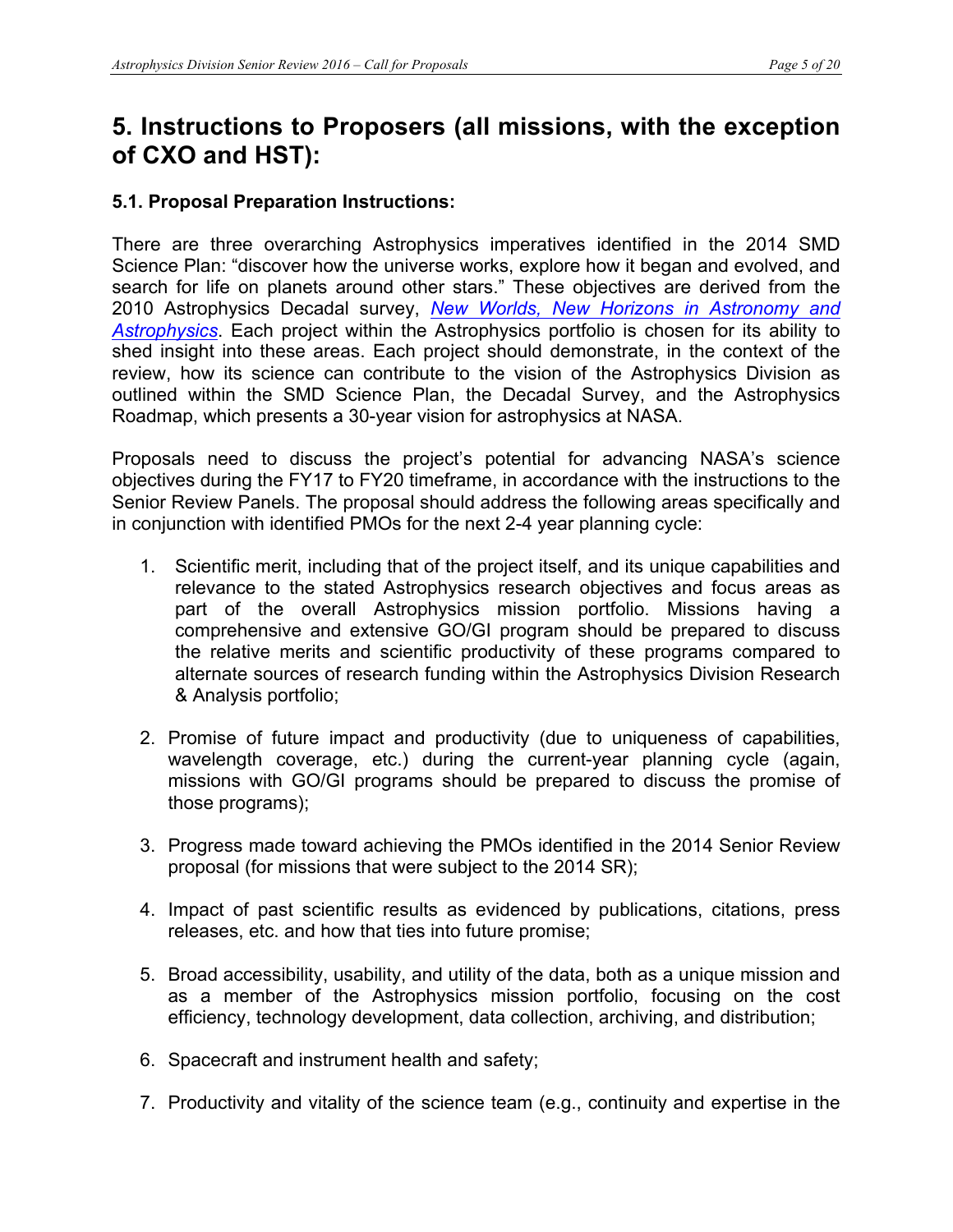calibration, validation, and archiving of instrumental data, scientific research, training younger scientists, etc.). This may also include training of younger scientists from GO/GI programs, if known;

- 8. Level and quality of observatory stewardship (e.g., maximizing the scientific return while minimizing the ongoing costs); and,
- 9. Effectiveness of communications and communications plans, including communication with the science community and the general public.

Education is no longer a part of the operating missions' budgets, and any education activities funded by SMD outside of the operating missions' budgets will not be reviewed as part of the Senior Review.

### **5.2. Required Sections:**

The proposal shall contain the following sections:

- Science and Science Implementation
- Technical and Budget (including Health & Safety)
- Appendices (see Section 5.3):
	- − Standard Budget Spreadsheet
	- − Acronym List
	- − Link to online bibliography

The scientific and the technical/budget sections combined should not exceed 30 pages (including figures, figure captions, tables, and other graphics). Not included in the page limit are the appendices (see Section 5.3). Letters of endorsement are not needed for the Senior Review, and should not be included.

All pages are to be formatted on 8.5 x 11-inch paper, single-spaced, with 0.75 inch margins using a minimum of 11 point Arial font style. The entire proposal, except budget spreadsheets, must be submitted electronically in PDF format; the budget must be submitted using the provided Excel format (which may be expanded upon as needed).

Should the home institution require signatures, please prepare these as a cover letter to the proposal. Copies of this submittal letter will not be used in the review but will be retained within the Astrophysics Division. Sufficient proposal identifiers include the project name and names of key writers or presenters placed at the top of the first page.

### **5.2.1. Instructions for the Science and Science Implementation Section:**

The science and science implementation section of the proposal should describe the science merits of the proposed continued program and the specific contributions of the instruments to the mission and to the astrophysics portfolio. This section should focus on how the proposed science objectives will contribute to the state of knowledge of the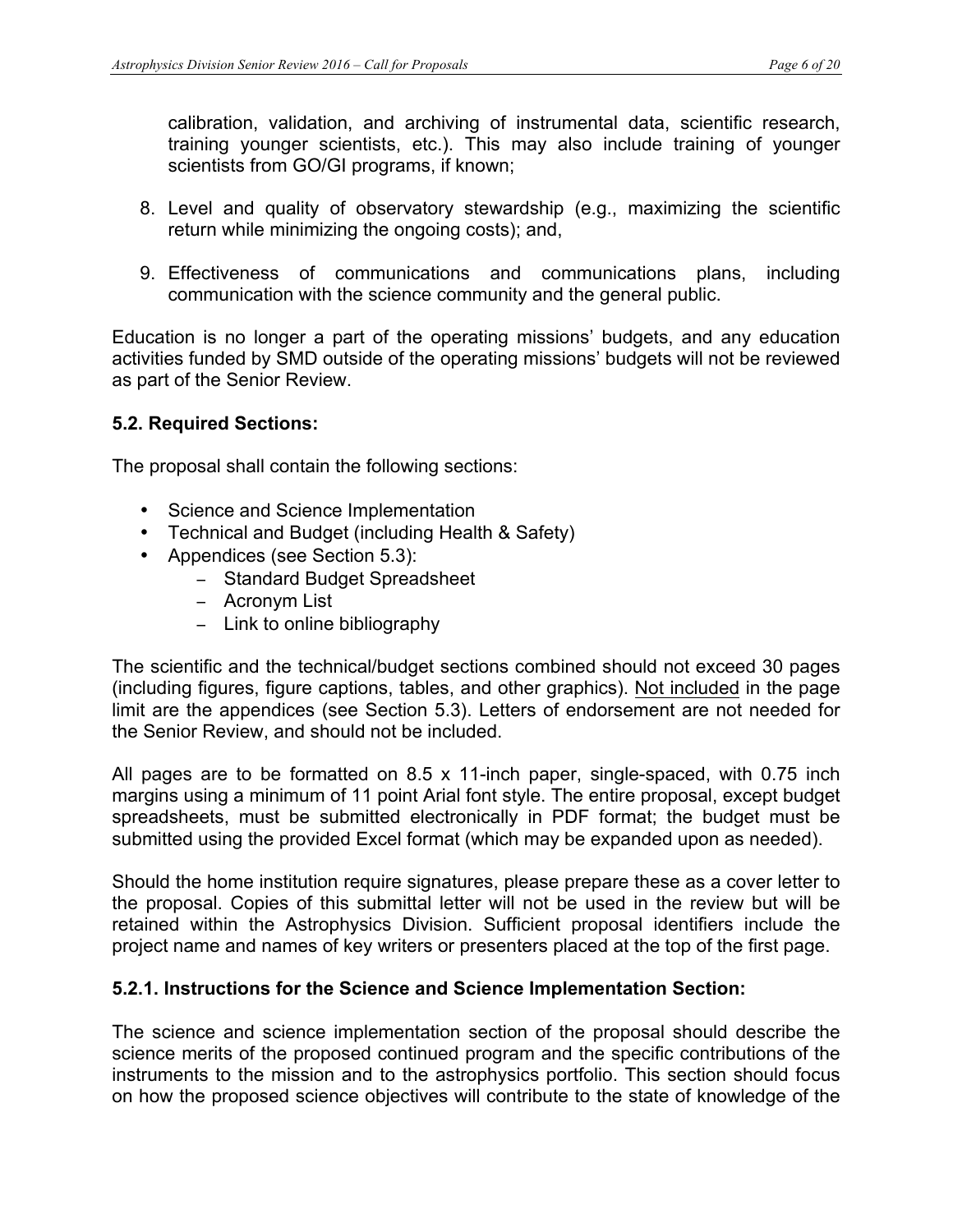discipline, and their relevance to the research objectives and focus areas as stated in the SMD Science Plan, the 2010 Astrophysics Decadal Survey and long-term vision of the Astrophysics Division as outlined in the Roadmap. The science proposal should include an explicit summary of what has been accomplished to date (focusing principally on advances accomplished since the last Senior Review), a self-assessment of performance against the prior Senior Review Proposal's objectives, and a synopsis of how the findings of the 2014 Senior Review were addressed.

For missions that were assessed in the 2014 Senior Review, proposals must state the 2014 Prioritized Mission Objectives (PMOs), together with a detailed description of the progress toward meeting these goals over the past two years. Note that the 2014 Senior Review proposals will be made available to the panel. In order to assist the reviewers, the 2016 proposal may explicitly address sections in the 2014 proposal, but it should remain a self-contained document.

Proposals must also include a set of PMOs for the next four years, and a detailed description of how the PMOs will be accomplished. For missions currently in extended phase, it is not necessary to cite the mission's original science objectives. Each team is expected to conduct extended phase scientific investigations of the highest scientific merit with a clear implementation plan. These investigations should be distinct from the task of archiving data. The reporting of results to the scientific community via refereed journal articles and other means should be summarized in a way that makes it possible to assess the productivity over the last two years (if currently in extended Phase E). Proposers should specifically address how future achievements will build upon past results. The scientific merit of the program is a major criterion used to determine the ranking of the mission.

### **5.2.2. Instructions for the Technical/Budget Section:**

The section should begin with a discussion of the overall technical status of the components of the mission. These should include the spacecraft, instruments, and ground system including spacecraft control center and science center(s). The discussion should summarize the health of the components and point out limitations as a result of degradation, aging, use of consumables, obsolescence, etc. Any funding to Instrument Teams or other groups should be described and justified in detail. Projects are also instructed to show, in an appropriate summary manner, the anticipated 'in kind' support from NASA-funded sources other than the project's in-guide budget. These 'in kind' sources include tracking support from the NASA tracking networks and support from the multi-mission infrastructure projects at AFRC, ARC, GSFC, MSFC, JPL, and elsewhere. Representations of direct or in-kind funding from international partners, from other US Government agencies, or non-Government institutions should be provided separately, for informational purposes.

A second part of this section should discuss the proposed budgets. Labor, major equipment, and other expenses for the in-guideline budget must be explained in sufficient detail to determine the merit and incremental cost of each proposed task.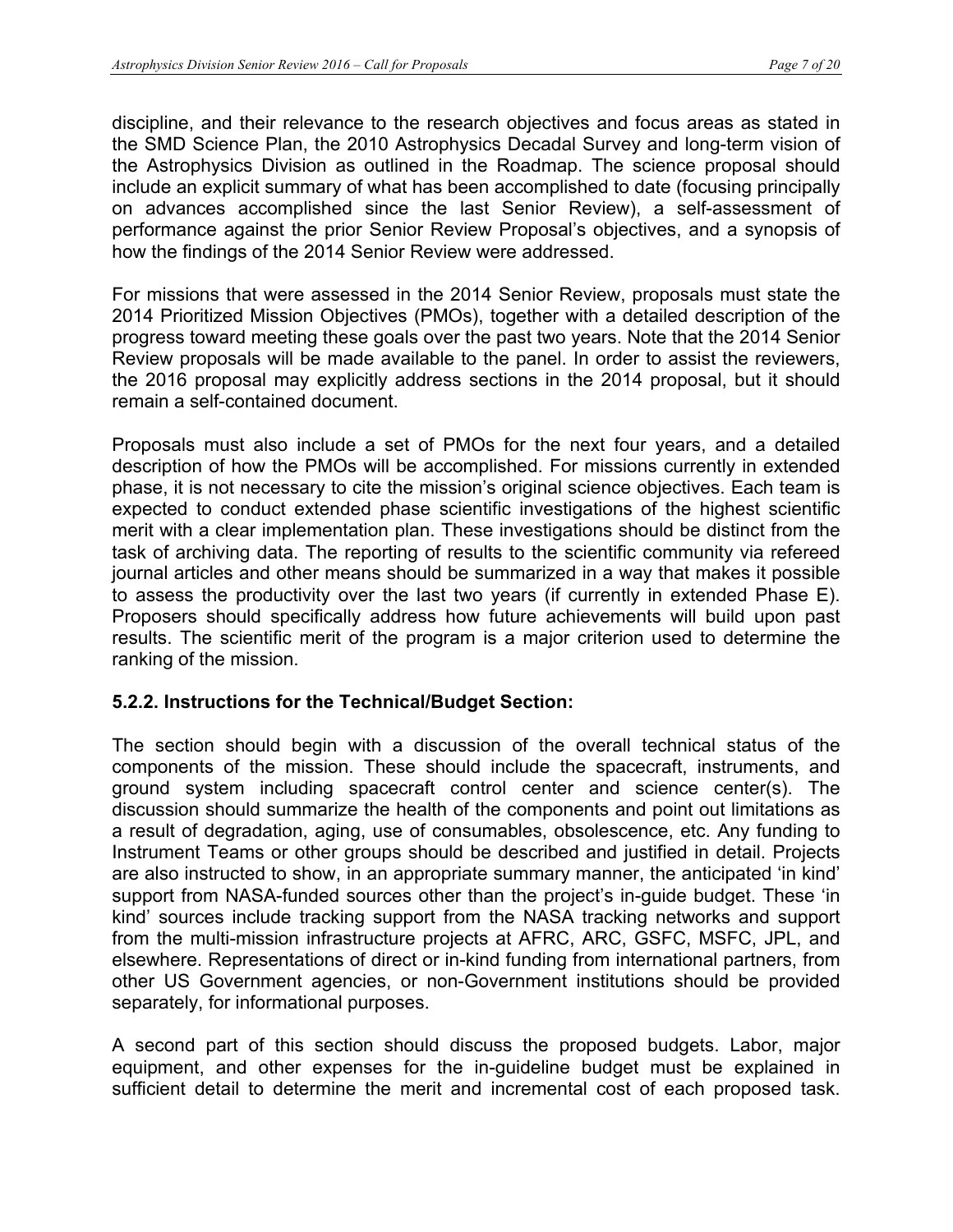Labor costs should be explicitly sub-categorized as Civil Servant or Contractor. The proposed cost must represent the entire value of the project, including project expenditure, expenses paid by the Center, tracking networks (DSN, TDRSS, etc.), tail circuits, and multi-mission infrastructure projects such as the Advanced Multi-mission Operations System (AMMOS) at JPL and the Space Science Mission Operations (SSMO) Project at GSFC. Missions are asked to separate the costs of obtaining, validating, calibrating, and archiving data from costs of completing scientific investigations with the data obtained.

### *Budget Scenarios:*

Each project should provide a plan for at least the first, and optionally one or two more, of the following three budget scenarios:

### **(1) An "in-guide" plan (required)**

Projects must present a plan for a budget consistent with the funding levels set in the April, 2015 NASA Astrophysics Planning, Programming, Budgeting, and Execution (PPBE) process. Each project must propose an in-guide plan, which follows the NASA Astrophysics budget guideline for the period under review. Where an out-year guideline is zero, projects must propose to their last Astrophysics PPBE submission.

### **(2) An "under-guide" plan (optional)**

Projects may present a plan and budget that would allow for continued operations at a level below their in-guide budgets. By identifying such a minimum acceptable funding level, the project is indicating that any further reduction is untenable, and that the project should be terminated rather than be funded at a level lower than the under-guide level. The science/technical/budget description of this scenario should address the reduced scope compared to the in-guideline scenario. The difference in return (science, technical, spacecraft health and safety, etc.) compared to the in-guideline plan should also be clearly identified. If a project assesses the in-guide budget to already be the minimum level for continued operations, then this must be explicitly stated in the proposal.

### **(3) An "over-guide mission" plan (optional)**

Projects may present an over-guide plan and budget if the proposed in-guide budget poses a significant (self-assessed) risk to the continued operations of the mission. The proposed over-guide budget should be included with full cognizance of the very tight fiscal constraints that NASA faces. In other words, this over-guide request should be a carefully considered request, not a maximal request. The science/technical/budget description of this scenario should address the added scope and expected benefits compared to the in-guideline scenario. The added return (science, technical, spacecraft health and safety, etc.) from the over-guide versus the in-guideline plan should be clearly identified. The budget section should explicitly detail the use of the additional requested funds. The added return should be clearly connected to the additional budget required (over the current NASA Astrophysics budget guideline) so that the Senior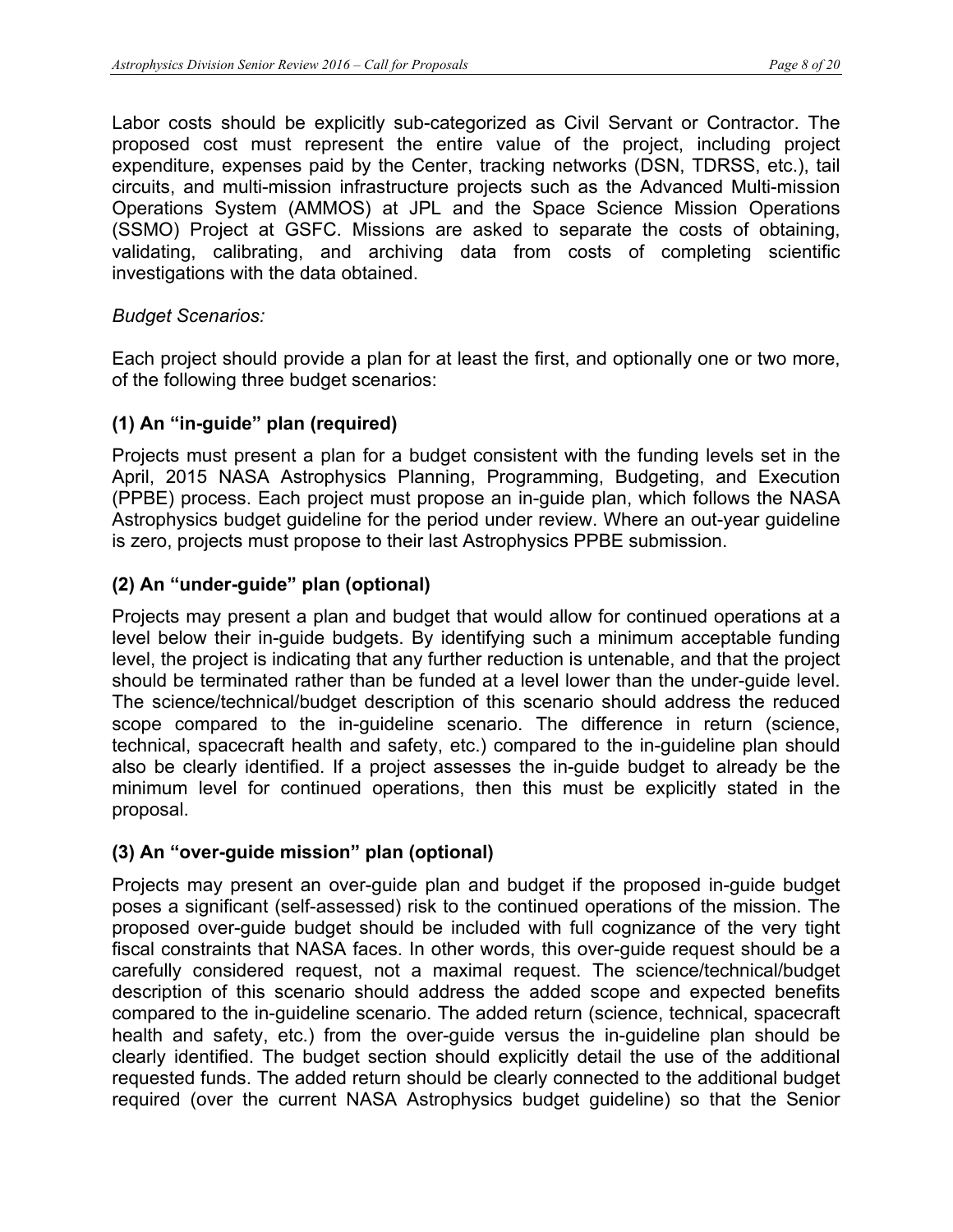Review Panel can evaluate none, some, or all of the added return and estimate the budget required for partially funding any proposed increases.

### *Additional budget requirements:*

The included spreadsheet contains instructions and the mandatory form for the budget portion of the proposal. This form serves as a standard budget spreadsheet for all proposals, and allows the panel to make the appropriate comparisons. Projects are required to submit a budget spreadsheet for each of the "in-guide," "under-guide," and "over-guide" mission scenarios they propose.

For the period under consideration in this Senior Review, the budget should be itemized, as required in the spreadsheet, and described and justified in full detail in the technical and budget section. For each of the in-guide," "under-guide," and "over-guide" mission scenarios proposed, the project is required to submit Technical and Budgetary Prioritized Mission Objectives (PMOs) to facilitate the SR Panel's ability to assess planned operating efficiencies and budgetary plans in accordance with the Extended Mission paradigm.

Appendix A provides the mandatory budget summary form with instructions and definitions. The budget spreadsheet provides tables for NASA-provided 'in kind' support and instrument team budgets; each proposal may include additional details in a format determined by each project.

### **5.3. Required Appendices:**

The following appendices are required and do not count against the page limit:

- A list of references.
- Standard budget(s) in the mandatory format. The spreadsheet template in Appendix A provides the mandatory summary format for the budget and supplies a spreadsheet template.
- A full list of all acronyms used with their designations spelled out.
- An online bibliography of recent publications. The proposal should contain the URL to this bibliography. The Astrophysics Division recommends that the bibliography should be listed in sequence with the most recent refereed publications first. The bibliography should contain, as a minimum, the most recent (2-3 years) papers, although it may list all papers for the lifetime of the mission. It is appropriate to list papers to American Astronomical Society (AAS) meetings, conferences, workshops, PhD theses, etc., but these should be listed separately from the listing of the refereed papers.

### **5.4. Proposal Submission Deadline:**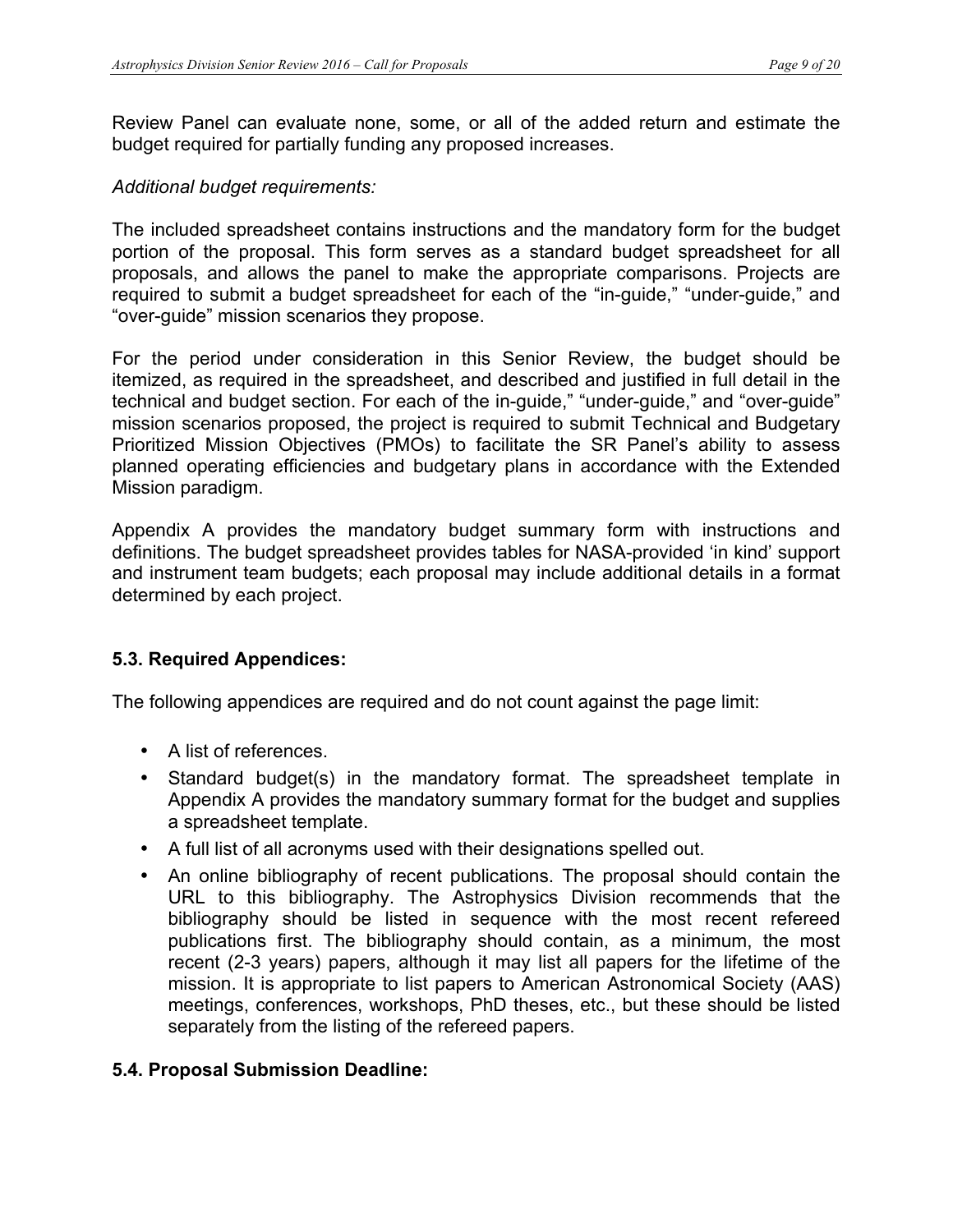The proposals will be uploaded electronically in PDF format to the NASA NSPIRES website and must be received by January 22, 2016, at 5 pm EST.

## **5.5. Further Information Required for the Senior Review Deliberations:**

After submission of proposals, members of the Senior Review panels may have further questions or requests for clarification. NASA will moderate these questions and requests, and expects to send them to the proposing teams at least one week before the start of the review.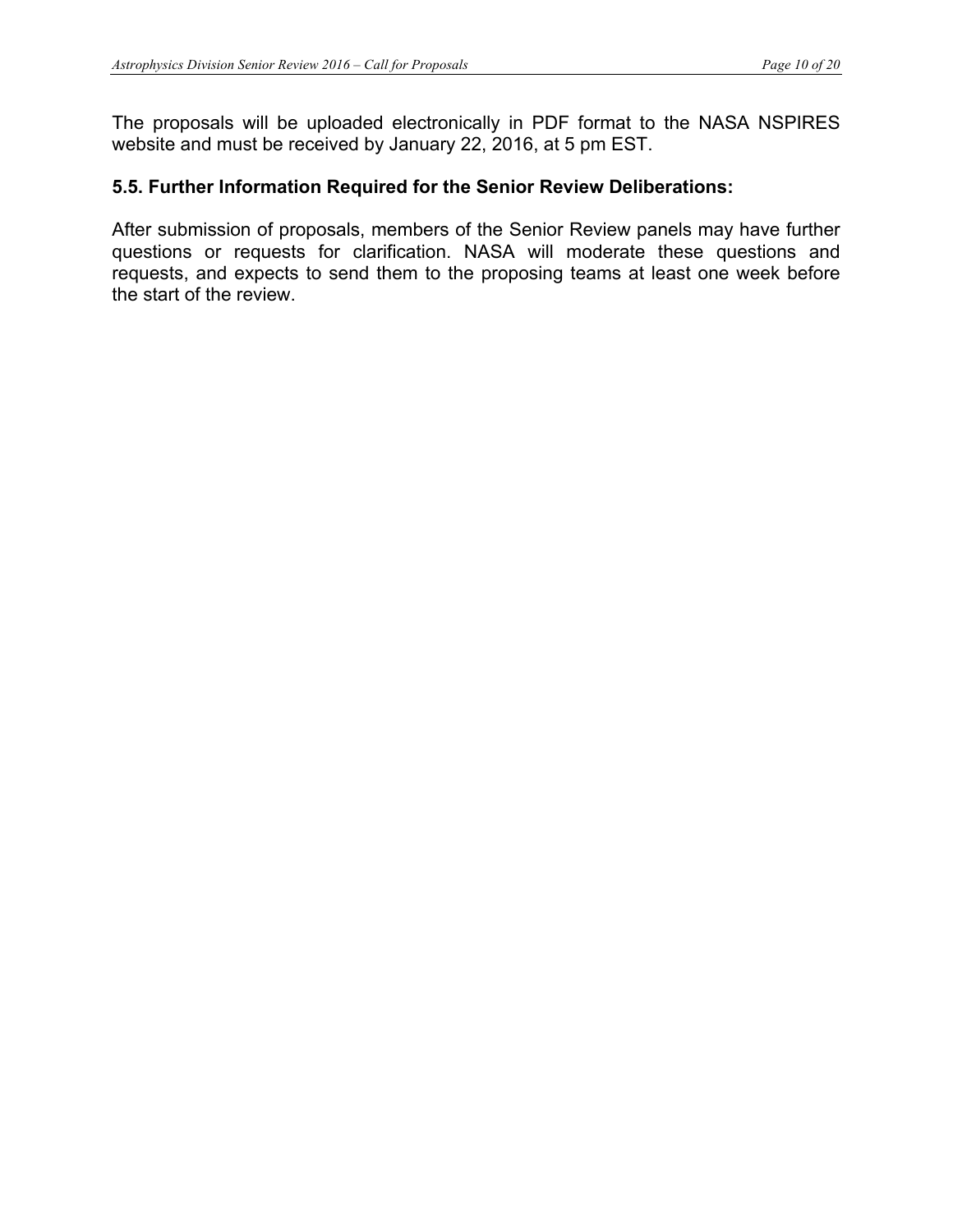# **6. Instructions to Proposers (CXO and HST):**

## **6.1. Required Elements:**

Consistent with NASA's response to the 2014 Senior Review, the 2016 SR for Chandra and Hubble will be an incremental or "delta" review that will focus on changes to the mission since the 2014 SR. Each proposal must contain the following:

- An update on scientific accomplishments since the 2014 Senior Review proposal.
- A description of the expected science return over the requested funding period.
- A set of Prioritized Mission Objectives (PMOs) for the next four years (if different to those articulated in the 2014 Senior Review proposal).
- A detailed description of how the PMOs will be accomplished (if different to those articulated in the 2014 Senior Review proposal).
- A description of the progress made toward achieving the PMOs identified in the 2014 Senior Review.
- A discussion of how the mission implemented the findings of the 2014 Senior Review.
- A synopsis of any internal reviews undertaken by the mission since the 2014 Senior Review, as well as any actions that have, or will be, implemented as a result.
- A description of any additional changes to observatory operations since 2014.
- A discussion of planned changes, if any, to observatory operations over the next four years.
- An update on changes to the health of the spacecraft and instruments since 2014.
- Budget (see Section 6.2).
- Appendices (see Section 6.3).

Please note that copies of the 2014 Senior Review proposal will be made available to the panel. In order to assist the reviewers, the 2016 proposal may explicitly address sections in the 2014 proposal, but it should remain a self-contained document.

Each proposal should not exceed 20 pages (including figures, figure captions, tables, and other graphics). Not included in the page limit are the appendices (see Section 6.2). Letters of endorsement are not needed for the Senior Review, and should not be included.

All pages are to be formatted on 8.5 x 11-inch paper, single-spaced, with 0.75 inch margins using a minimum of 11 point Arial font style.

Should the home institution require signatures, please prepare these as a cover letter to the proposal. Copies of this submittal letter will not be used in the review but will be retained within the Astrophysics Division. Sufficient proposal identifiers include the project name and names of key writers or presenters placed at the top of the first page.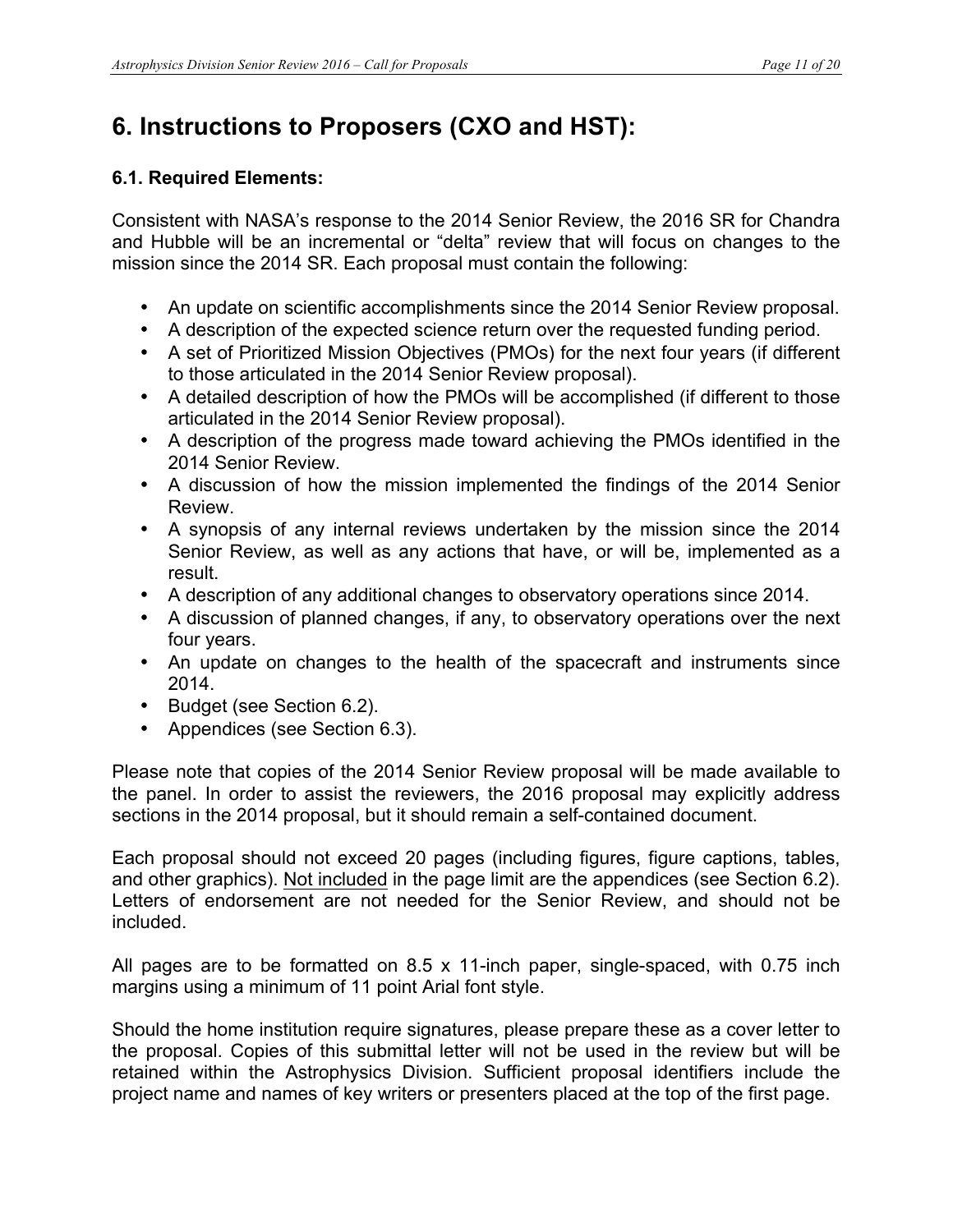### **6.2. Budget:**

#### **Each project must propose an in-guide plan, which follows the NASA Astrophysics budget guideline for the period under review. An over-guide will not be considered in this Senior Review because the project currently has a budget for all of the fiscal years under consideration.**

Labor, major equipment, and other expenses for the in-guideline budget must be explained in sufficient detail to determine the merit and incremental cost of each proposed task. Labor costs should be explicitly sub-categorized as Civil Servant or Contractor. The proposed cost must represent the entire value of the project, including project expenditure, expenses paid by the Center, tracking networks (DSN, TDRSS, etc.), tail circuits, and multi-mission infrastructure projects such as the Advanced Multimission Operations System (AMMOS) at JPL and the Space Science Mission Operations (SSMO) Project at GSFC. The project is asked to separate the costs of obtaining, validating, calibrating, and archiving data from costs of completing scientific investigations with the data obtained.

The budget plan must follow the NASA budget guideline for the period under review. The attached spreadsheet contains instructions and the mandatory form for the budget portion of the proposal. For the period under consideration in this Senior Review, the budget should be itemized, as required in the spreadsheet, and described and justified in full detail in the technical and budget section. The budget spreadsheet provides tables for NASA-provided 'in kind' support and instrument team budgets. This form will serve as a standard budget summary; however, the proposal may include additional details in a format determined by each project.

### **6.3. Required Appendices:**

The following appendices are required and do not count against the page limit:

- A list of references.
- A full list of all acronyms used with their designations spelled out.
- An online bibliography of recent publications. The proposal should contain the URL to this bibliography. The Astrophysics Division recommends that the bibliography should be listed in sequence with the most recent refereed publications first. The bibliography should contain, as a minimum, the most recent (2-3 years) papers, although it may list all papers for the lifetime of the mission. It is appropriate to list papers to American Astronomical Society (AAS) meetings, conferences, workshops, PhD theses, etc., but these should be listed separately from the listing of the refereed papers.
- Standard Budget spreadsheet. The spreadsheet template in Appendix A provides the mandatory summary format for the budget and supplies a spreadsheet template.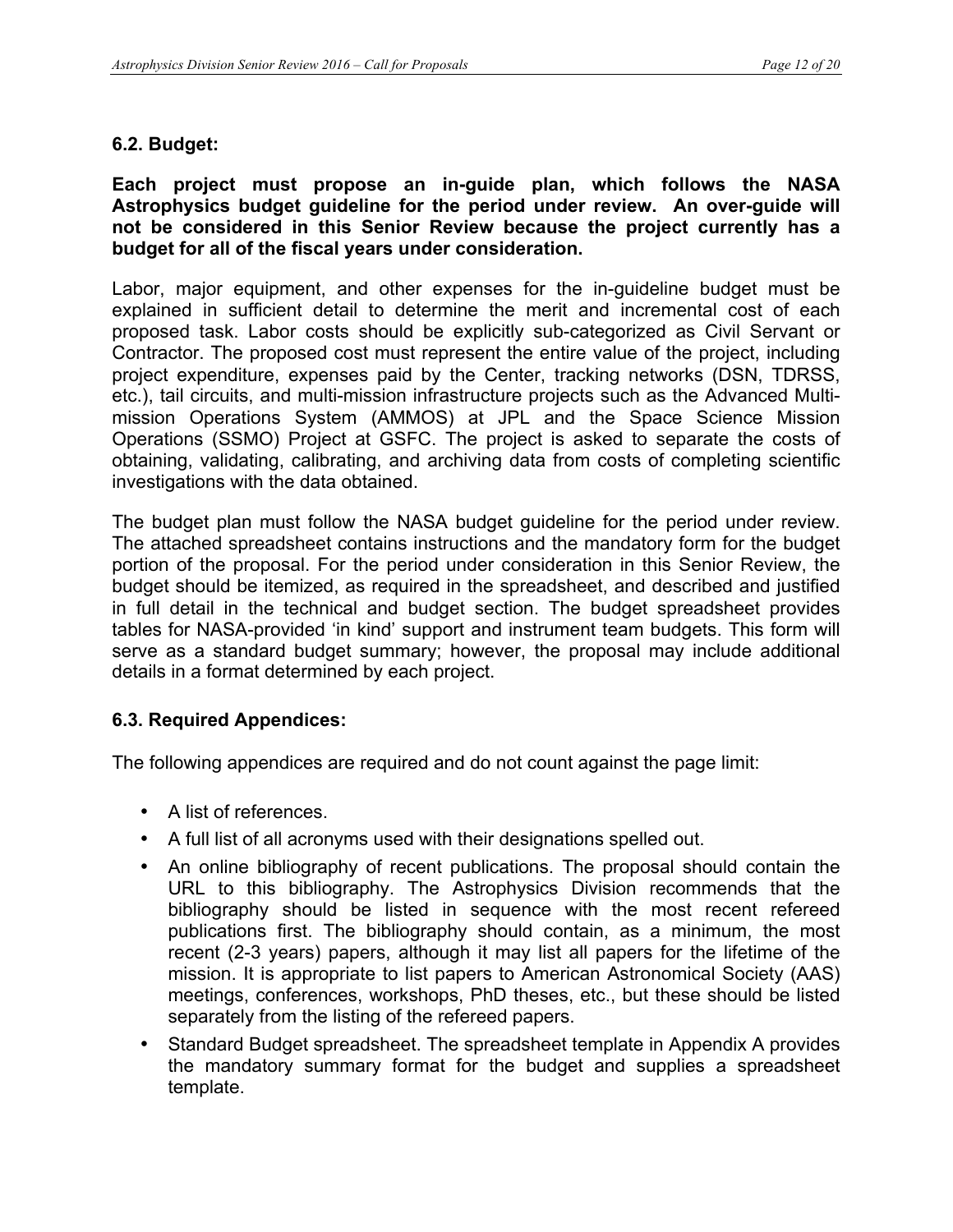### **6.4. Proposal Submission Deadline:**

The proposals will be uploaded electronically in PDF format to the NASA NSPIRES website and must be received by January 22, 2016, at 5 pm EST.

### **6.5. Further Information Required for the Senior Review Deliberations:**

After submission of proposals, members of the Senior Review panels may have further questions or requests for clarification. NASA will moderate these questions and requests, and expects to send them to the proposing teams at least one week before the start of the review.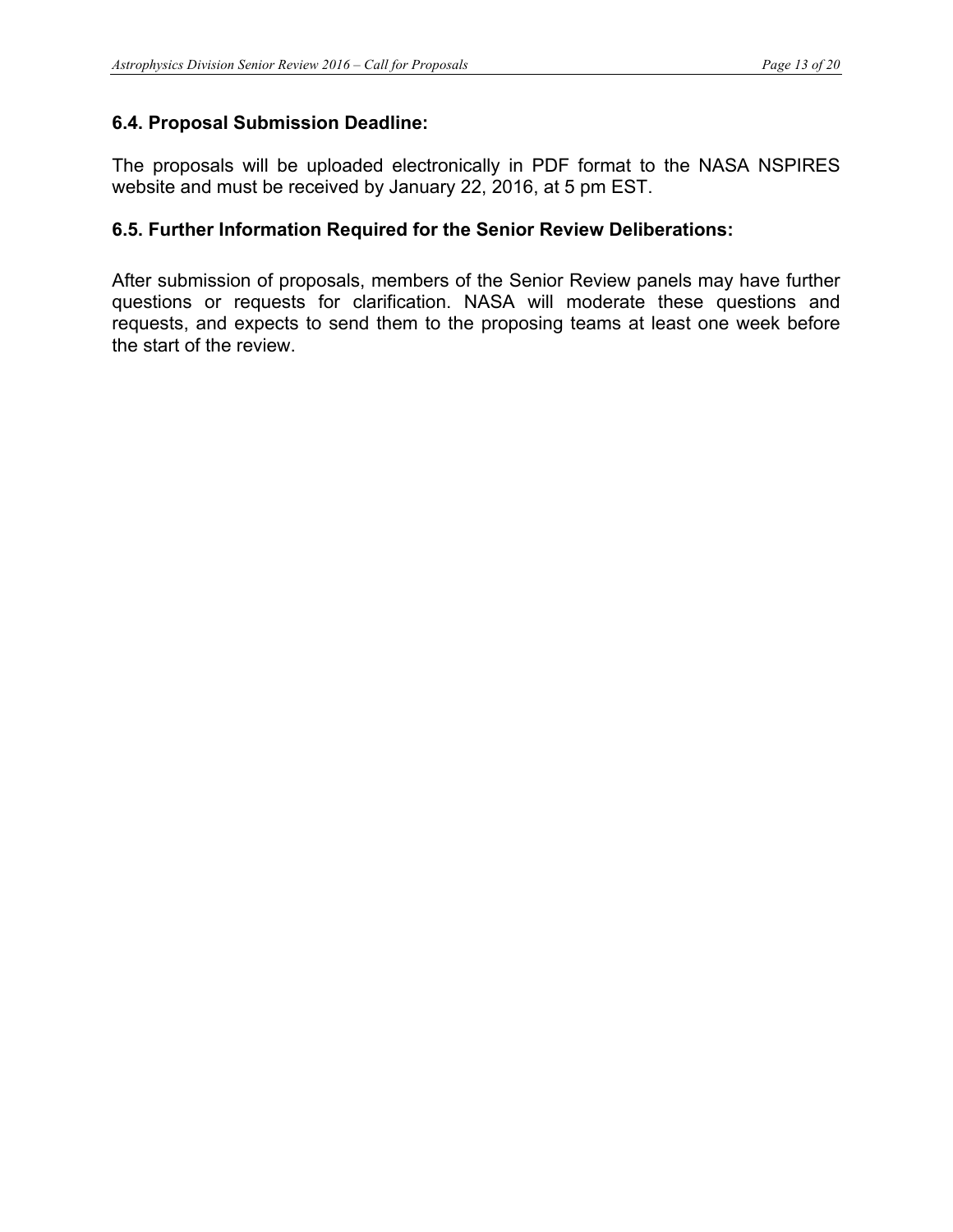## **7. Main Panel Instructions:**

### **7.1 Review Criteria:**

All proposals will be assessed against the following criteria:

### **Criterion A: Scientific Merit (40% weighting)**

- **Factor A-1:** Overall scientific strength and impact of the mission.
- **Factor A-2:** Expected scientific output and "return on investment" over the requested funding period.
- **Factor A-3:** Incremental and synergistic benefit to the Astrophysics Division Mission Portfolio.
- **Factor A-4:** Quality of data collection, archiving, distribution, and usability.

### **Criterion B: Relevance and Responsiveness (30% weighting)**

- **Factor B-1:** Relevance to the research objectives and focus areas described in the SMD Science Plan. Relevance to the scientific goals of the Astrophysics Division as defined in the Division's Strategic Objectives and the 2010 Astrophysics Decadal Survey.
- **Factor B-2:** Progress made toward achieving PMOs in the 2014 Senior Review proposal (for missions included in the 2014 SR).
- **Factor B-3:** Performance of addressing any findings in the 2014 Senior Review.

### **Criterion C: Technical Capability and Cost Reasonableness (30% weighting)**

- **Factor C-1:** Cost efficiency of the mission's operating model in terms of meeting the proposed scientific goals.
- **Factor C-2:** Health of the spacecraft and instruments, and suitability of the mission's operating model and science team to maximizing its scientific return.
- Factor C-3: Current operating costs.

The following scale will be used to map the number and significance of the strengths and weaknesses to an adjectival description for **each** of the three criteria above:

| <b>Adjectival description</b> | <b>Basis</b>                                                                                                                                                                                        |
|-------------------------------|-----------------------------------------------------------------------------------------------------------------------------------------------------------------------------------------------------|
| Excellent                     | A thorough, and compelling proposal of exceptional merit<br>that fully responds to the objectives of the CfP as<br>documented by numerous or significant strengths and<br>with no major weaknesses. |
| <b>Very Good</b>              | A competent proposal of high merit that fully responds to<br>the objectives of the CfP, whose strengths fully out-<br>balance any weaknesses and none of those weaknesses                           |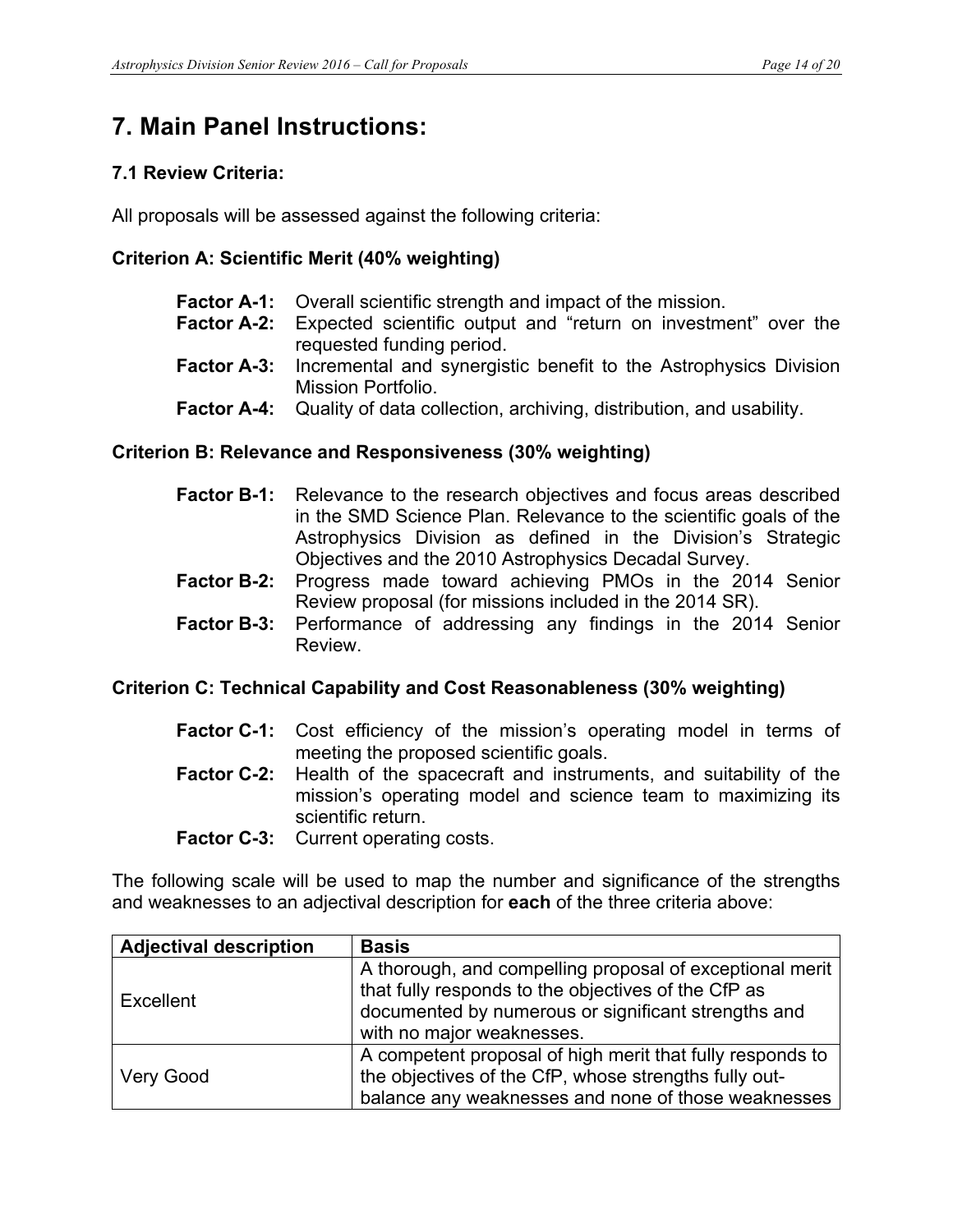|      | constitute fatal flaws.                                                                                                                   |
|------|-------------------------------------------------------------------------------------------------------------------------------------------|
| Good | A competent proposal that represents a credible<br>response to the CfP, whose strengths and weaknesses<br>essentially balance each other. |
| Fair | A proposal that provides a nominal response to the CfP<br>but whose weaknesses outweigh any strengths.                                    |
| Poor | A seriously flawed proposal having one or more major<br>weaknesses that constitute fatal flaws.                                           |

An overall ranking will be produced for the missions that uses the panel's adjectival ratings for each criterion and their relative weightings. The adjectival ratings will be converted into a numerical scale that facilitates this purpose.

### **7.2 Panel Charge:**

- 1. Use the above criteria to individually **assess** each project over the period (FY17 and FY18) and the extended period (FY19 and FY20).
- 2. Use the above criteria to **rank** the projects over the period (FY17 and FY18) and the extended period (FY19 and FY20).
- 3. Provide findings to assist with an implementation strategy for the Astrophysics Division portfolio of operating missions for FY17 through FY20, including an appropriate mix of:
	- a. Continuation of projects at their "in-guide" level (see Section 5.2);
	- b. Continuation of projects with either enhancements or reductions to their inguide budgets, the boundaries of which are defined by the "over-guide" and "under-guide" levels (see Section 5.2);
	- c. Mission extensions beyond the prime mission phase, subject to the "Mission Extension Paradigm"; and/or,
	- d. Termination of projects.

The findings must take into account the following factors:

- a. The Main Review Panel's assessments and relative rankings of the missions under consideration.
- b. The overall strength and ability of the resulting mission portfolio, including both the missions under consideration, as well as new missions expected to be launched, to fulfill the Astrophysics Division priorities from FY17 through FY20, as represented in the 2014 SMD Science Plan and in the context of the 2010 Astrophysics Decadal Survey.
- c. The projected science returns of the missions under review with the potential advances to be gained from an alternative strategy of increased funding for other Division priorities.
- d. The scientific tradeoffs and opportunity costs involved in extending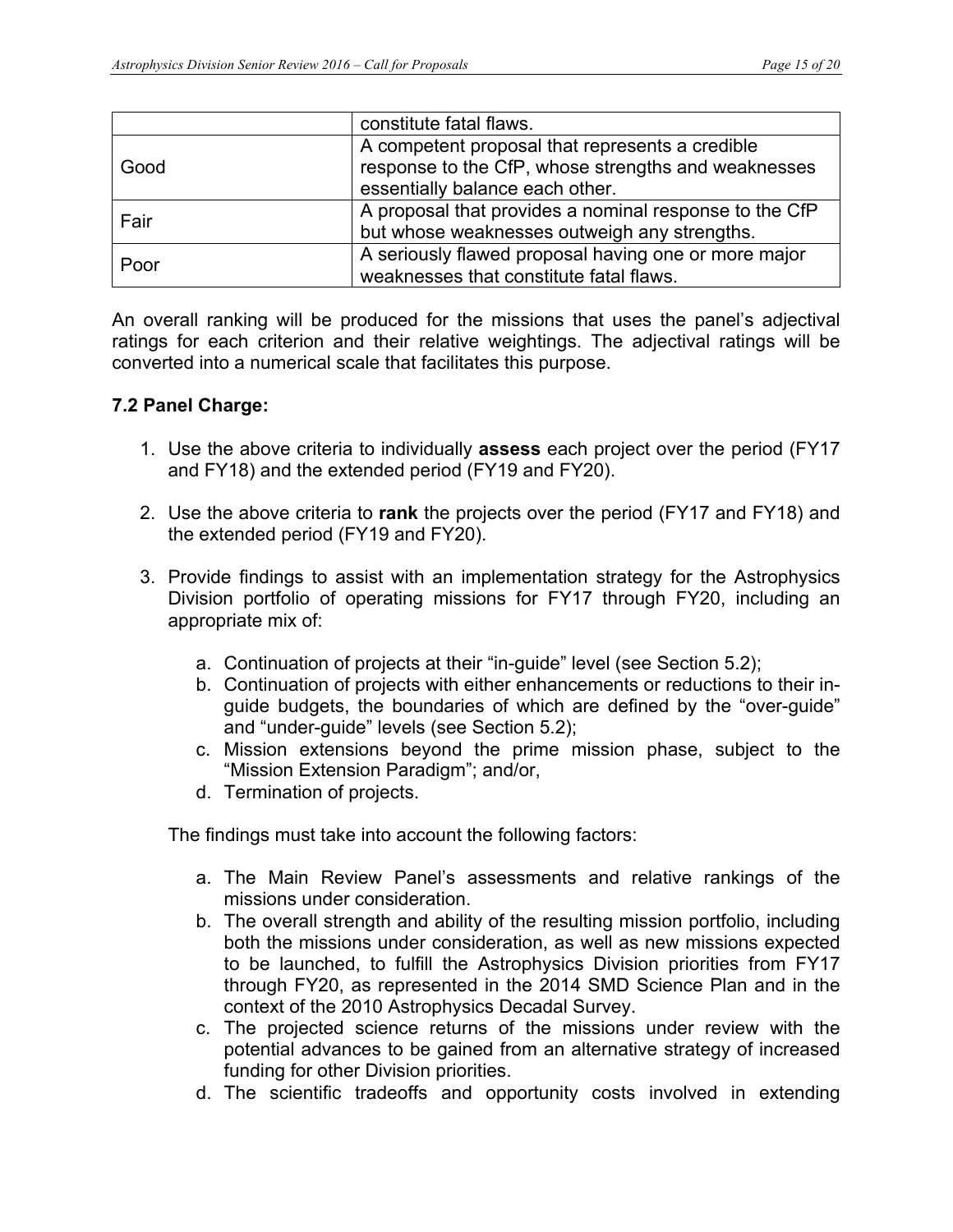existing projects versus reducing or terminating them and using that funding for future flight opportunities, most especially in light of new Astrophysics missions expected to be launched.

### **7.3 Meeting Agenda:**

The Main Senior Review panel will meet for four days and follow this agenda:

- Day 1: Morning: Instructions, program background, logistics (writing assignments, etc.), and a discussion of conflicts of interest and the procedures to minimize their impacts. Rest of the day: Begin assessments of missions.
- Day 2: Project presentations, plus questions and answers;
- Day 3: Complete project presentations. Continue assessments and write draft summary of findings;
- Day 4: Finalize draft, and present preliminary findings to the Division Director and staff.

#### **7.4 Presentations to the Review Panel:**

Each mission will be allotted 90 minutes for an oral presentation to the panel. During each presentation, the project representatives should plan on using one hour of the allocated time for their prepared presentation, and reserving 30 minutes for questions and answers. To minimize the burden on projects, while also allowing for adequate expertise and support to be present, no more than three people may represent any one of the projects. These people must be direct representatives of the project itself, and not external affiliates. The project presentations should accomplish several objectives, in decreasing priority order:

- To provide a forum for questions from panelists and answers from the projects.
- To provide any significant updates; e.g., science results obtained since proposal submission.
- To re-emphasize the highlights of the proposals, bearing in mind that the proposals have been read in detail by all panelists.

#### **7.5. Panel Deliverables**

The panel is required to produce a first draft of the report before the end of the meeting. At the end of the last day, the panel will out-brief their report to the Astrophysics Division Director and staff. The panel may then take an additional 2-3 weeks to finalize and submit its report.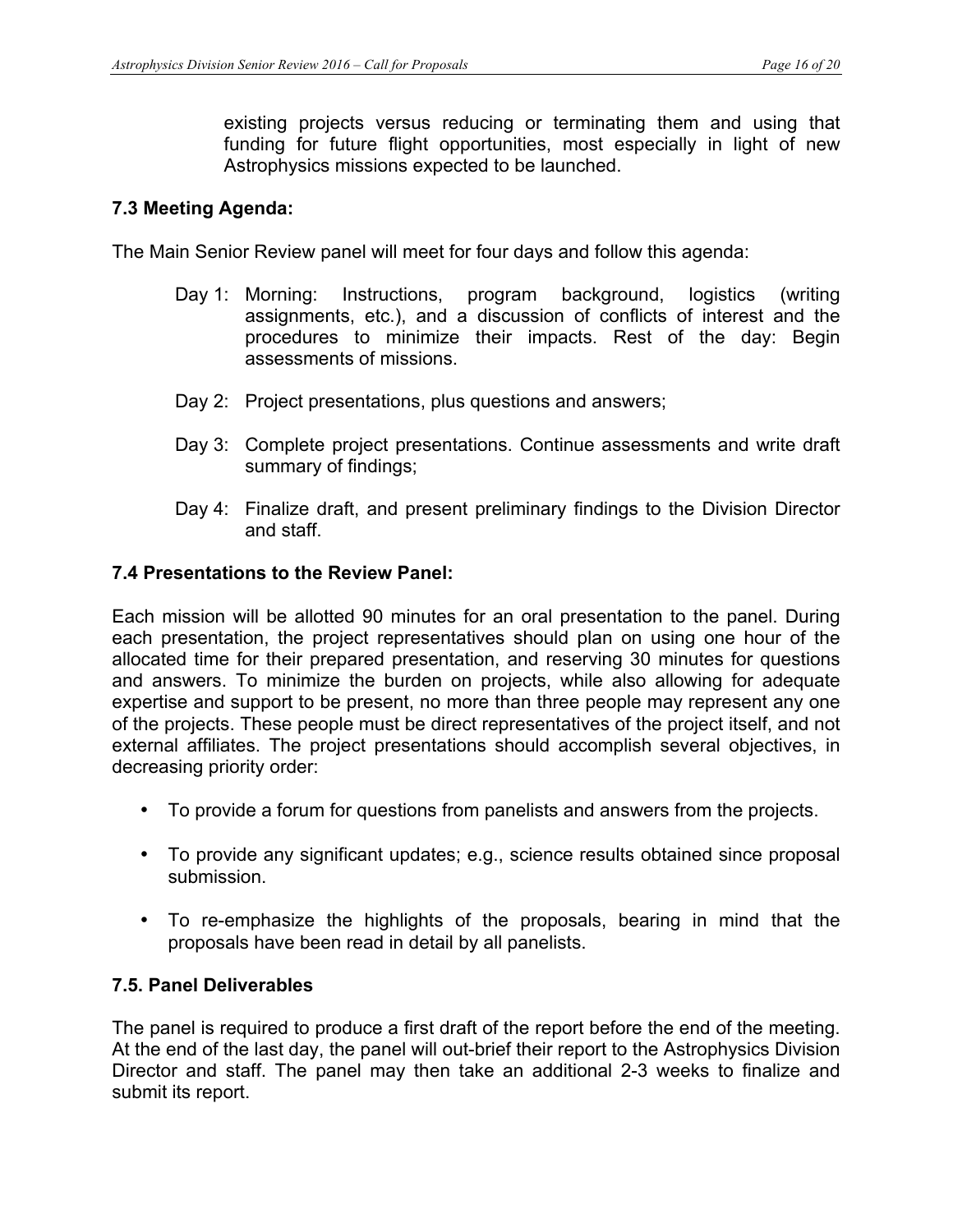# **8. CXO and HST Panel Instructions:**

## **8.1. Panel Charge:**

Both the Chandra X-ray Observatory and Hubble Space Telescope have been operating since the 1990s, and there have been no major changes to either observatory since the time of the last Senior Review. Given the strong endorsement of both Chandra and Hubble by the 2014 Senior Review, and their continued effectiveness as Great Observatories, NASA intends to extend both missions. Consistent with NASA's response to the 2014 Senior Review, the 2016 SR will be an incremental or "delta" review that will focus on changes since the 2014 SR with an emphasis on the efficiencies of both missions. Accordingly, the panel will:

- 1. *Consider the PMOs described in the 2016 Senior Review proposal, and assess the scientific merit and expected science return of the observatory over the next 2 to 4 years.*
- 2. *Assess the observatory's progress made toward achieving the PMOs described in the 2014 Senior Review proposal*. A copy of the proposal will be made available to reviewers.

The panel will also consider (a) the response of the observatory to any findings made of the 2014 Senior Review, (b) any additional operational changes implemented by the observatory since 2014, (c) any further operational changes planned over the next 2 to 4 years, and (d) the observatory's identification of risks to the science program over the next 2 to 4 years. Focusing principally on these areas, and using the 2014 Senior Review report as a baseline, the panel will provide updates on:

- *3. The efficiency of the observatory, and its associated operations center and infrastructure in enabling new science, archival research, and theory.*
- 4. *The efficiency of the science and mission operations processes, and identify any obvious technical obstacles to achieving the observatory's science objectives in the next two to four years.*
- *5. The overall quality of observatory stewardship, and the usage of the allocated funds, in light of overall limited financial resources, to maximize science quality, observational efficiency, and return on investment.*
- *6. Relevant findings that would enhance the science return of the mission within its available resources.*

## **8.2. Meeting Agenda:**

The CXO and HST Senior Review panels will meet for approximately 2.5 days and follow this agenda:

Day 1: Morning: Instructions and logistics (writing assignments, etc.), and a discussion of conflicts of interest and the procedures to minimize their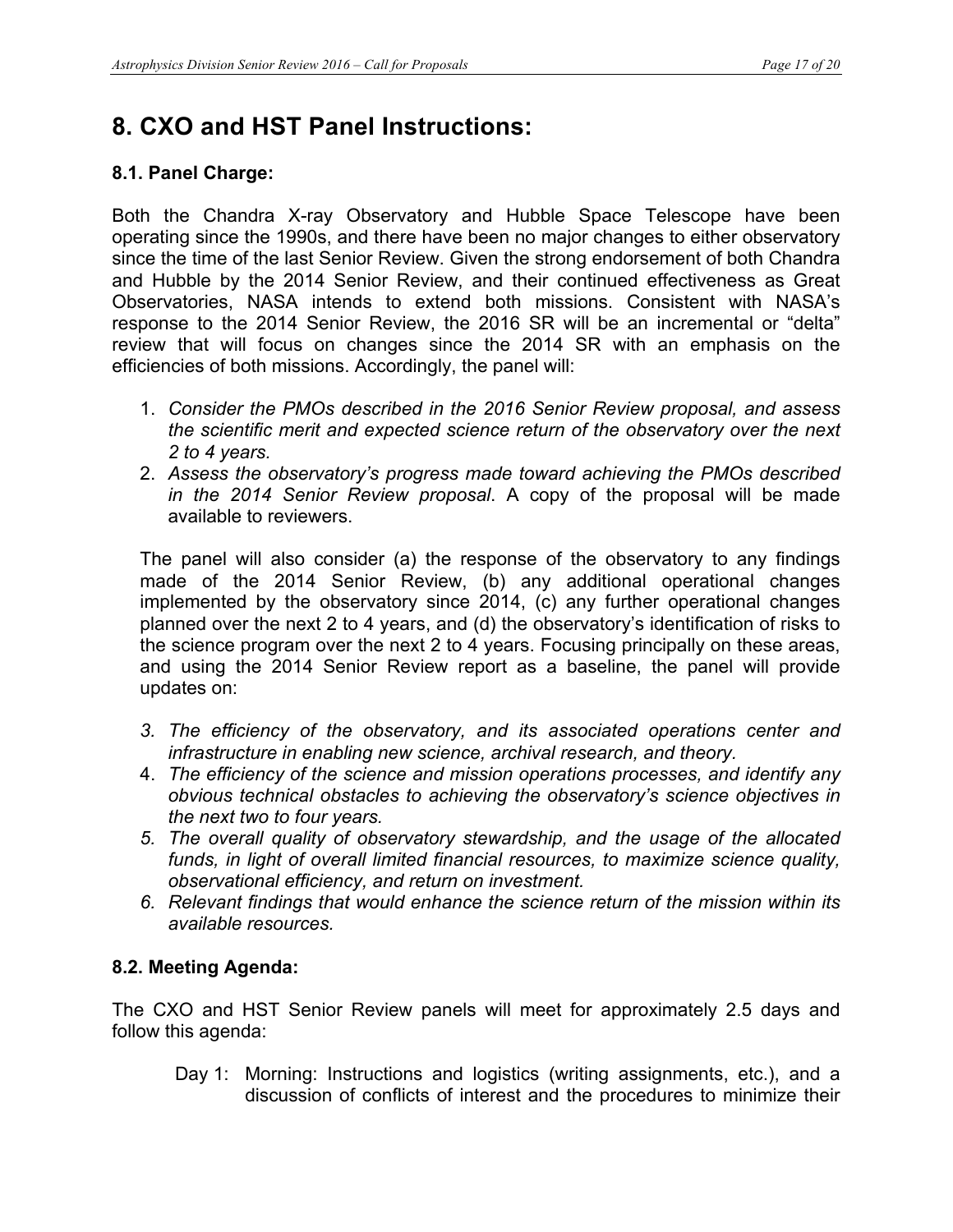impacts. Discussion of initial impressions and findings. Rest of the day: a formal oral presentation from the project (not to exceed 2.5 hours), plus questions and answers;

- Day 2: Follow-up Q&A session as needed. Continue with panel assessments;
- Day 3: Draft panel report, and present preliminary findings to the Division Director and staff.

### **8.3. Site Visits:**

The purpose of the site visits is to allow the panels to gain insight into the overall operations of these major observatories, as well as the required infrastructure for their maintenance. The visits will assess the scientific productivity, spacecraft robustness, and operating efficiency of the observatory. It is the intent of the site visit to allow the projects to have key personnel on-hand, should questions from the panel arise from with the submitted proposal, or the oral presentation. It is not meant to require the projects to host a tour of the facilities for the panel (i.e. mission operations centers, etc.), due to this being a "delta" review.

### **8.4. Panel Deliverables:**

The panel is required to produce a first draft of the report before the end of the meeting. At the end of the last day, the panel will out-brief their report to the Astrophysics Division Director and staff. The panel may then take an additional 2-3 weeks to finalize and submit its report.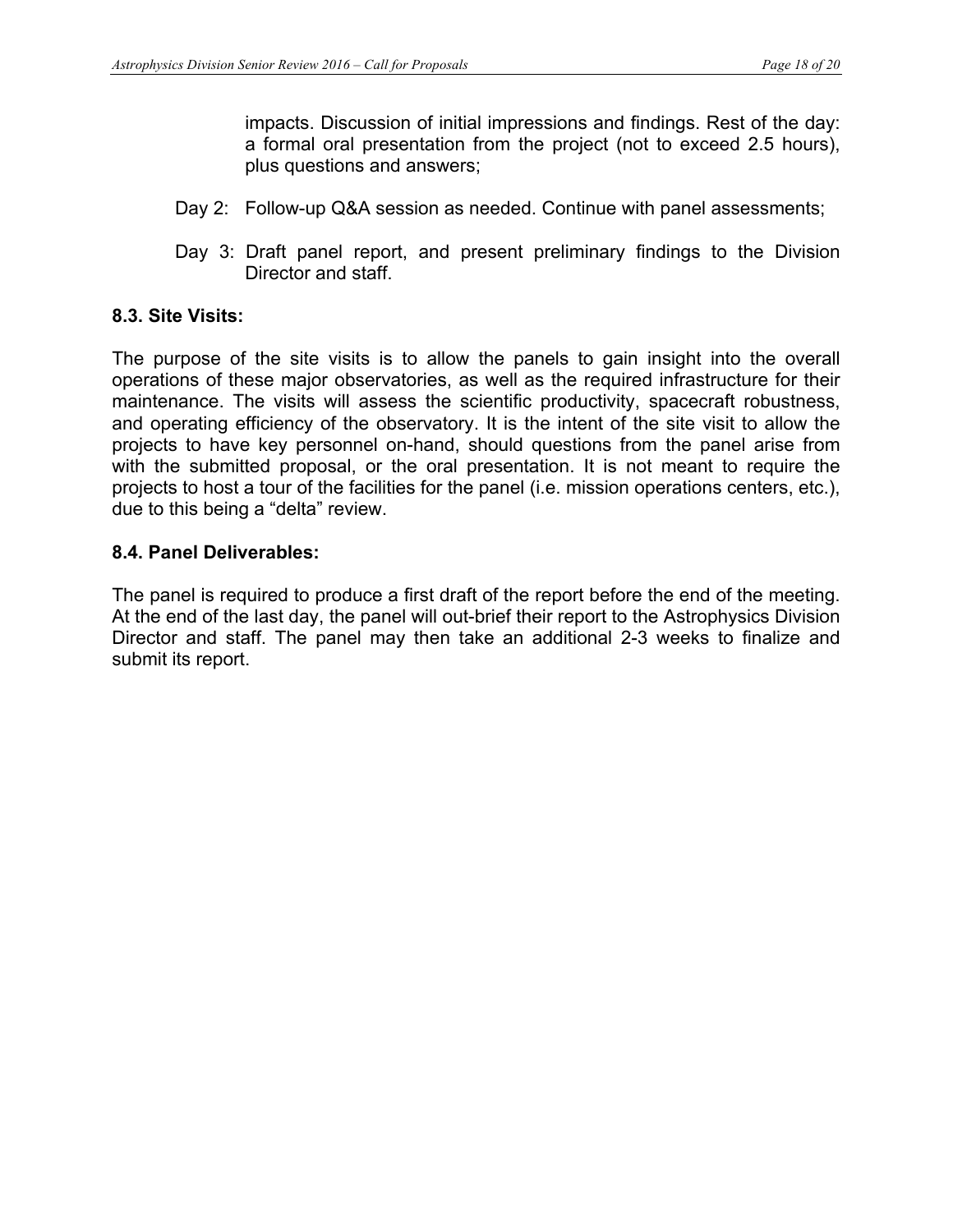## **9. NASA Response:**

In May-June 2016, NASA HQ will contact each of the proposing missions/projects and relay direction resulting from the Senior Review. This direction may include new budget guidelines and other specific instructions resulting from the Senior Review process, possibly including notices of intent to terminate. At this time, NASA HQ will post the report of the Senior Review panel and the APD response to a public NASA HQ website. Each of the projects will then submit back to NASA HQ their plan for complying with the new guidance and instructions. The NASA HQ program scientists will ensure that key officials in participating international space agencies or other U.S. government agencies that are partners in a proposing mission are contacted and apprised of NASA's decisions resulting from the Senior Review.

The next Senior Review will be held 2 years hence. Biennial Senior Reviews allow NASA the ability to rebalance its astrophysics mission portfolio as needed.

## **10. Further Information:**

For further information, please contact:

Jeffrey J.E. Hayes, FRAS Discipline Scientist Program Executive, Mission Operations and Data Analysis Heliophysics and Astrophysics Divisions Science Mission Directorate NASA Headquarters 300 E Street SW, Washington DC 20546-0001 Tel: 202-358-0353, Fax: 202-358-3987, Cell: 202-441-2541 E-mail: jhayes@nasa.gov

Daniel A. Evans, PhD Program Scientist Astrophysics Division Science Mission Directorate NASA Headquarters 300 E Street SW, Washington DC 20546-0001 Tel: 202-358-3882, Fax: 202-358-0827, Cell: 202-390-5924 E-mail: Daniel.A.Evans@nasa.gov

### **Appendix A:**

One attachment: MS Excel spreadsheet: Astro\_SR\_2016\_Std\_Budget\_Spreadsheet\_FINAL.xlsx